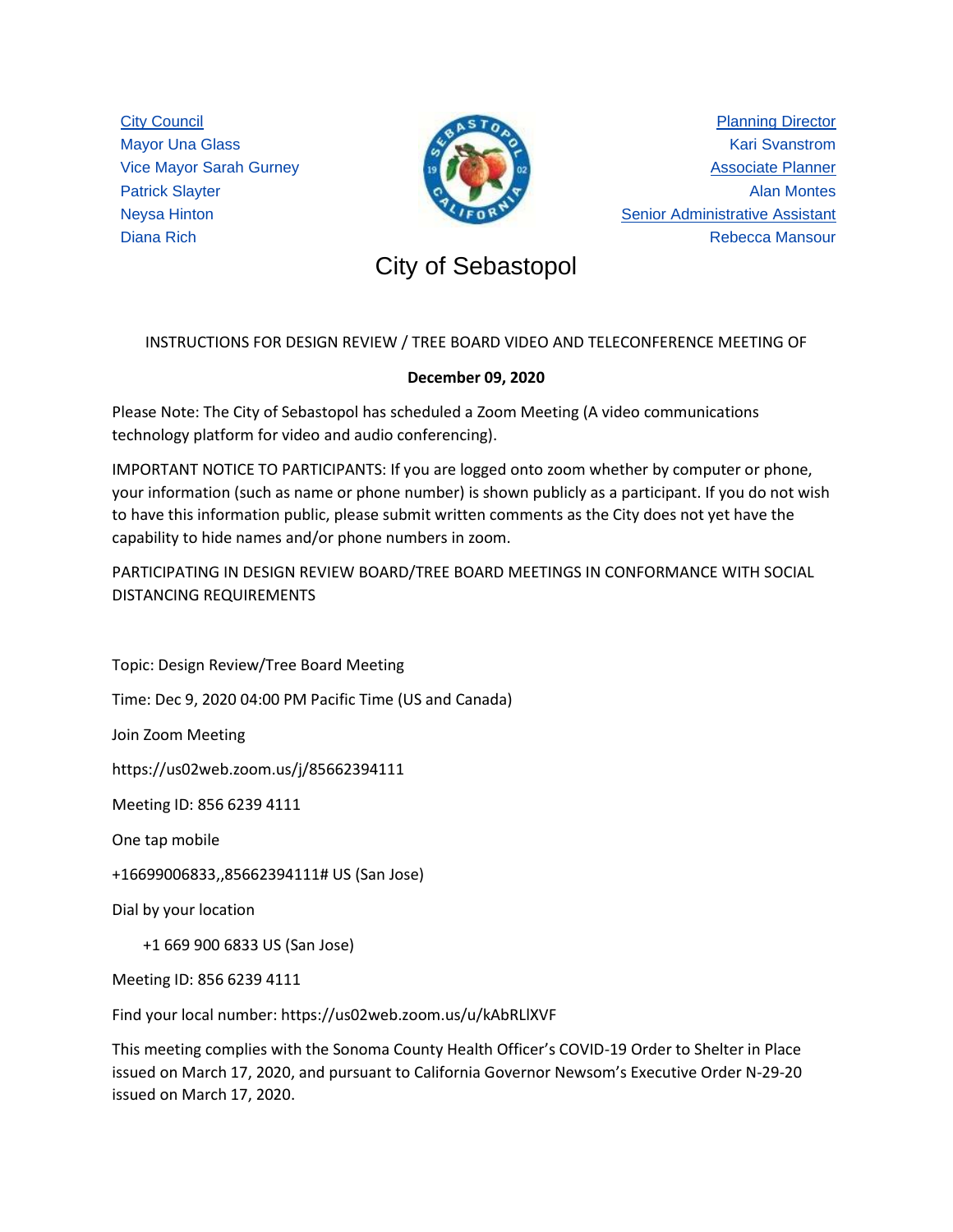#### CORONAVIRUS DISEASE (COVID-19) ADVISORY

To protect our constituents, City officials and City staff, the City requests all members of the public to follow the California Department of Health Services' guidance and the County of Sonoma's Public Health Officer Order for the Control of COVID-19 restricting group events and gatherings and maintaining social distancing.

Consistent with Executive Order N-29-20, in-person participation by the public will not be permitted and no physical location from which the public may observe the meeting will be available. Remote public participation is allowed using the ZOOM program.

In order to minimize the spread of the COVID-19 virus, the City of Sebastopol is providing multiple alternatives to viewing public meetings and providing comments on items on the agenda. These alternatives allow the City to adhere to social distancing requirements, follow the Governor's Executive Order N-29-20 (which suspends certain requirements of the Brown Act), and provide a way for the public to provide public comment during the meeting.

#### VIEWING MEETINGS ONLINE

For this meeting, the City of Sebastopol will be utilizing the Program ZOOM which allows for audio and visual participation.

#### **SUBMITTING COMMENTS BY E-MAIL**

For Items Not on the Agenda: Please submit your comments via email for this meeting to [amontes@cityofsebastopol.org](mailto:amontes@cityofsebastopol.org) so that the comments may be submitted to the Chair for reading into the record. Comments should be received by 3:00 pm of the Meeting Date. All comments should be a maximum of 350 words, which corresponds to approximately 3 minutes of speaking time.

For Items Listed on the Agenda: Members of the public may provide public comment for specific agenda items by sending comments to the City by email at [amontes@cityofsebastopol.org.](mailto:amontes@cityofsebastopol.org) Such email comments must identify the Agenda Item Number in the subject line of the email. Comments should be received by 5:00 pm of Council Meeting Date. All comments should be a maximum of 350 words, which corresponds to approximately 3 minutes of speaking time.

## **VIRTUAL PARTICIPATION BY ZOOM VIDEO CONFERENCING**

The City of Sebastopol is now offering the ability to view and participate in public meetings via video meetings and telephonic conferencing via "Zoom" video conferencing computer technology. Instructions for participating via Zoom are provided below.

## *How do I join the City of Sebastopol public meeting via Zoom Video Conferencing?*

Please visi[t https://zoom.us](https://zoom.us/) and either sign-up for a free Zoom account or continue as a guest. Once you have downloaded the app on your smart phone, joined from your web browser, or downloaded the Zoom software on your computer you will be ready for the scheduled meeting.

If you have previously signed up for Zoom, you can enter the meeting ID noted at the tope of this Attachment to join the meeting.